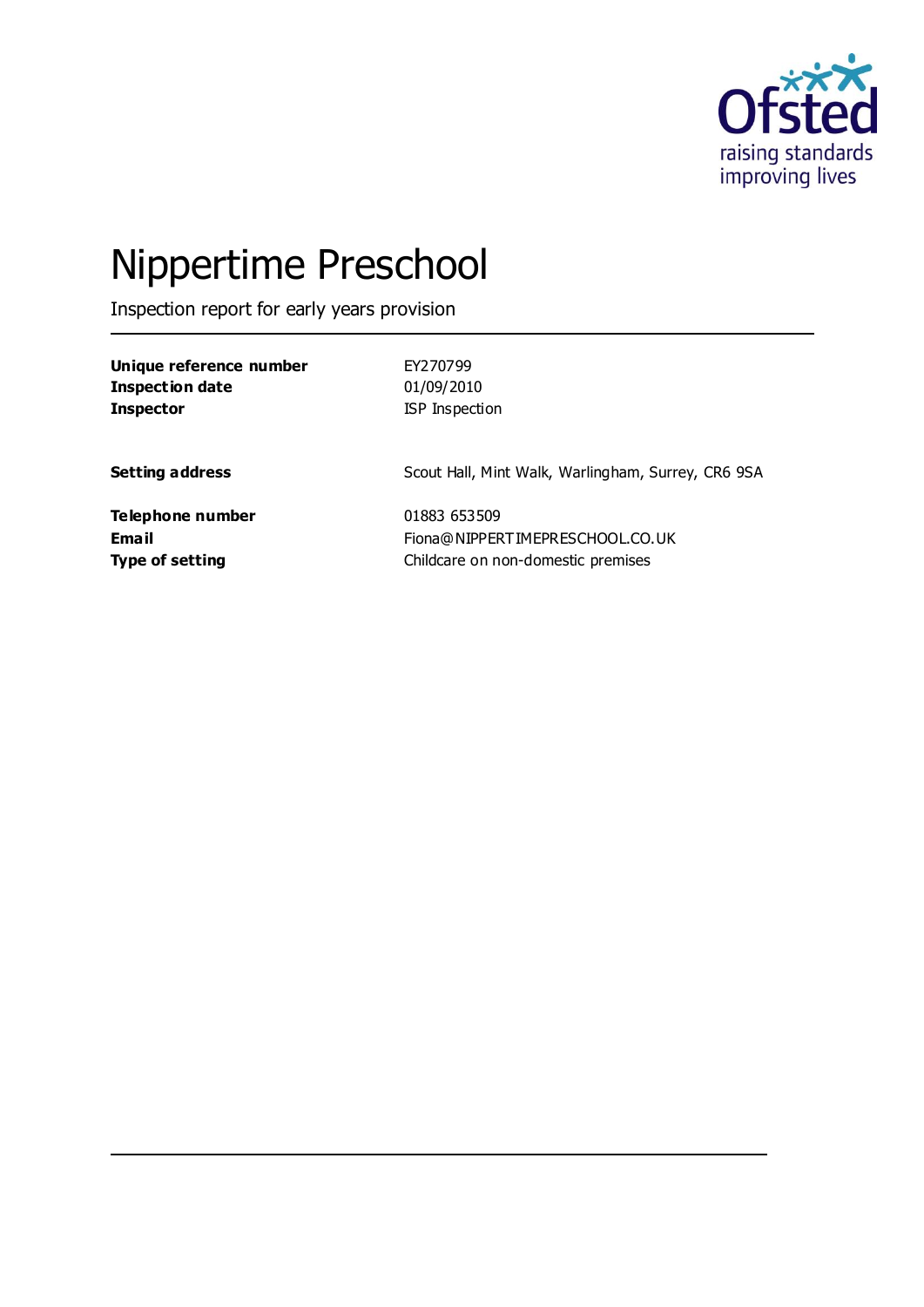The Office for Standards in Education, Children's Services and Skills (Ofsted) regulates and inspects to achieve excellence in the care of children and young people, and in education and skills for learners of all ages. It regulates and inspects childcare and children's social care, and inspects the Children and Family Court Advisory Support Service (Cafcass), schools, colleges, initial teacher training, work-based learning and skills training, adult and community learning, and education and training in prisons and other secure establishments. It assesses council children's services, and inspects services for looked after children, safeguarding and child protection.

If you would like a copy of this document in a different format, such as large print or Braille, please telephone 0300 123 1231, or email enquiries@ofsted.gov.uk.

You may copy all or parts of this document for non-commercial educational purposes, as long as you give details of the source and date of publication and do not alter the information in any way.

T: 0300 123 1231 Textphone: 0161 618 8524 E: enquiries@ofsted.gov.uk W: [www.ofsted.gov.uk](http://www.ofsted.gov.uk/)

© Crown copyright 2010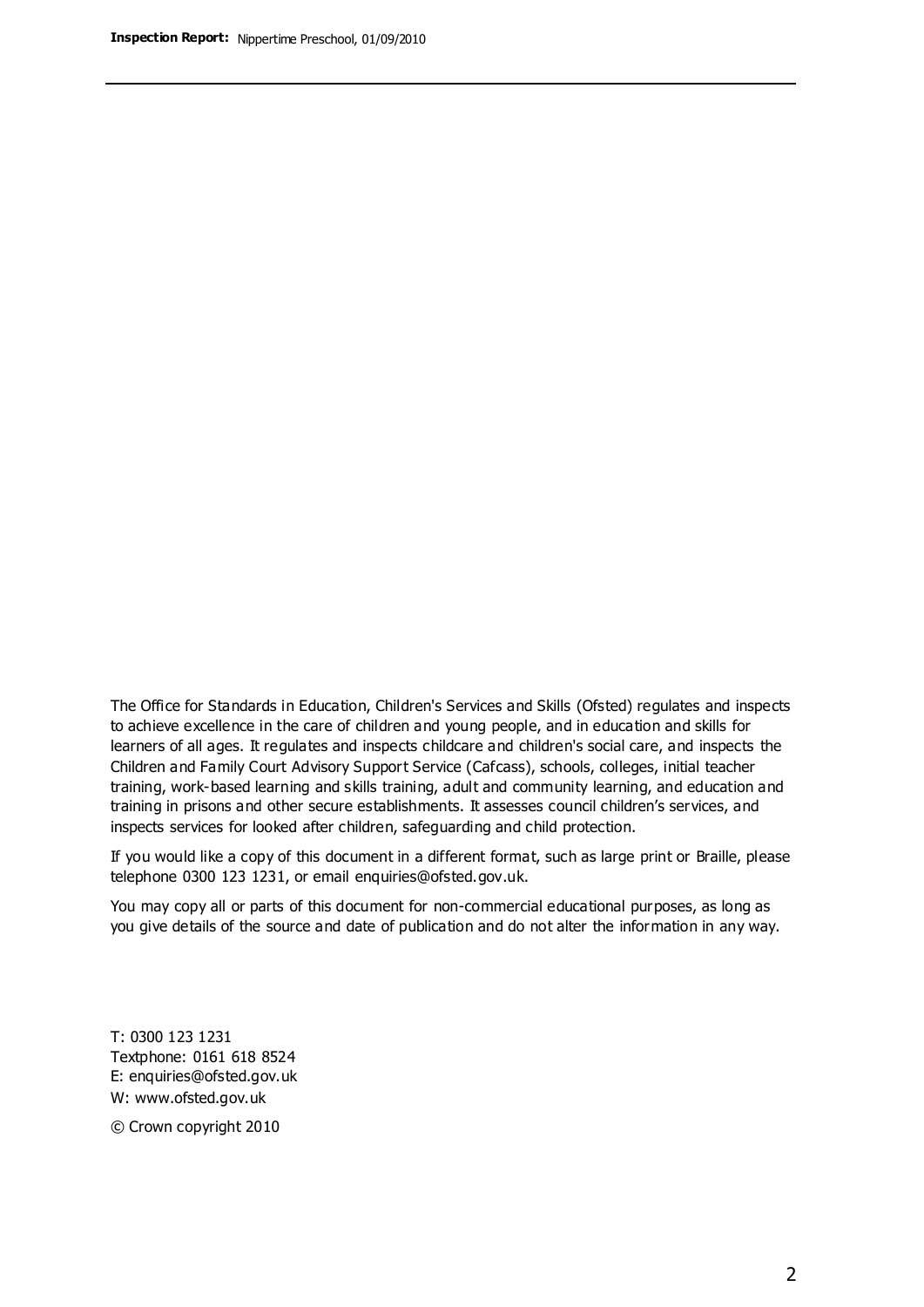## **Introduction**

This inspection was carried out by Ofsted under Sections 49 and 50 of the Childcare Act 2006 on the quality and standards of the registered early years provision. 'Early years provision' refers to provision regulated by Ofsted for children from birth to 31 August following their fifth birthday (the early years age group). The registered person must ensure that this provision complies with the statutory framework for children's learning, development and welfare, known as the *Early* Years Foundation Stage.

The provider must provide a copy of this report to all parents with children at the setting where reasonably practicable. The provider must provide a copy of the report to any other person who asks for one, but may charge a fee for this service (The Childcare (Inspection) Regulations 2008 regulations 9 and 10).

Please see our website for more information about each childcare provider. We publish inspection reports, conditions of registration and details of complaints we receive where we or the provider take action to meet the requirements of registration.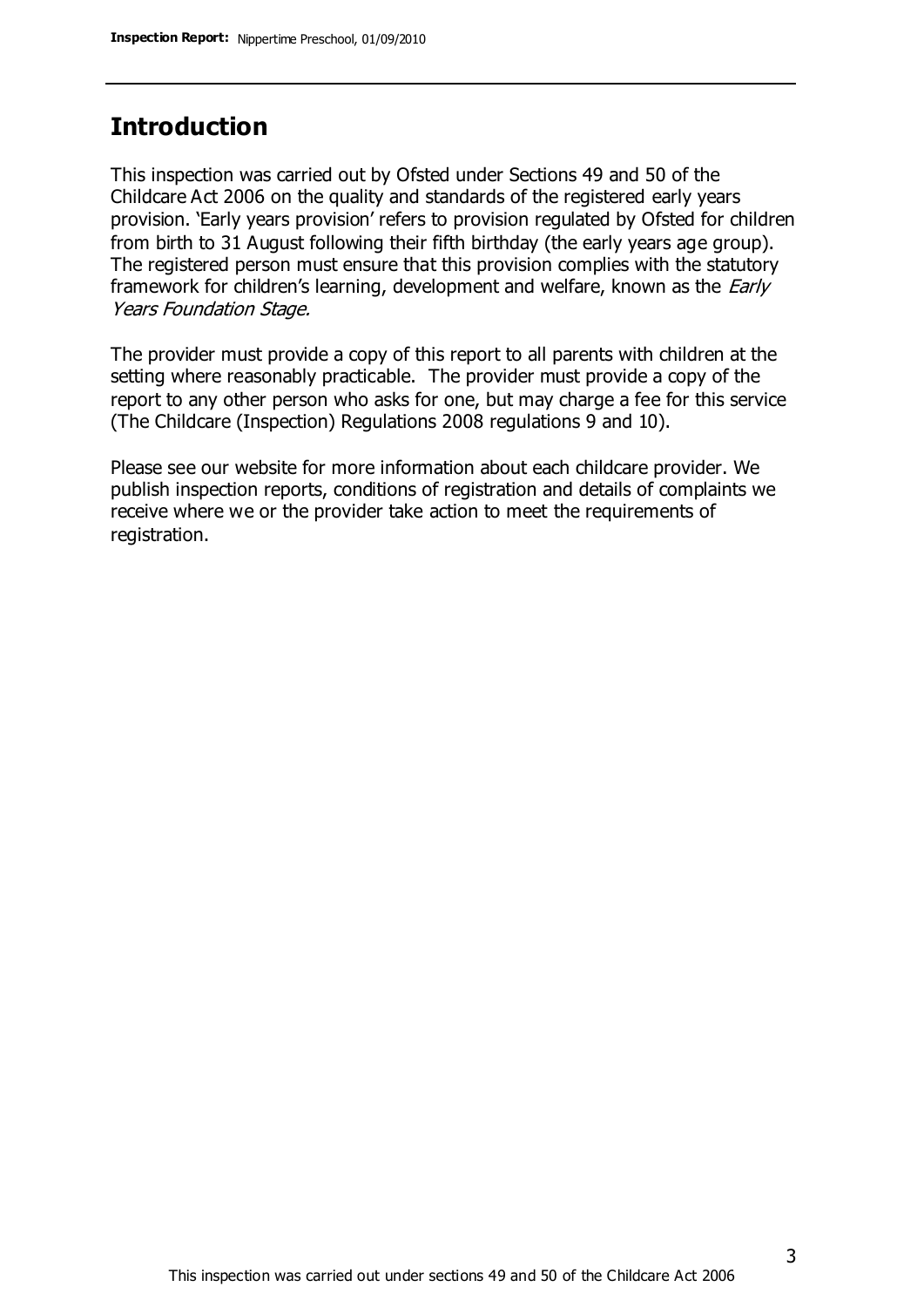# **Description of the setting**

Nippertime Preschool registered in 2003. It is privately owned and operates from a scout hall based in Warlingham, Surrey. It is a single storey facility with parking facilities nearby. The children have the use of the main hall and there is also a secure outside play area. Children attend from the immediate local community and wider neighbouring areas.

The preschool opens each weekday during term time from 9.30am to 1.25pm. It is registered on the Early Years Register to care for 32 children aged from two years old to the end of the early years age range. There are currently 30 children on roll. The setting provides support to children who have learning difficulties and/or disabilities, and to those who speak English as an additional language.

There are six members of staff who work at the setting, who all hold relevant childcare qualifications. There is also a permanent volunteer. The setting receives support from the local authority through an early years advisor.

## **The overall effectiveness of the early years provision**

Overall the quality of the provision is good.

The setting successfully promotes all aspects of children's welfare and development. Children are safe and well cared for in the welcoming, inclusive environment. Good partnerships with parents ensure that children's needs are met and they make good progress in their learning, given their age, ability and starting points. Regular evaluation by the staff team ensures that any priorities for improvement are quickly identified and acted upon. This means that the service is responsive to the needs of the children who attend and their families.

# **What steps need to be taken to improve provision further?**

To meet the specific requirements of the EYFS, the registered person must:

• improve the record of risk assessment by recording when the assessment was carried out and by whom, as well as the date of any review and any action taken following an incident or review 13/10/2010

To further improve the early years provision the registered person should:

ensure next steps identified for children are clearly linked to specific observations of children's achievements, so that activities planned build on their existing knowledge, interests and skills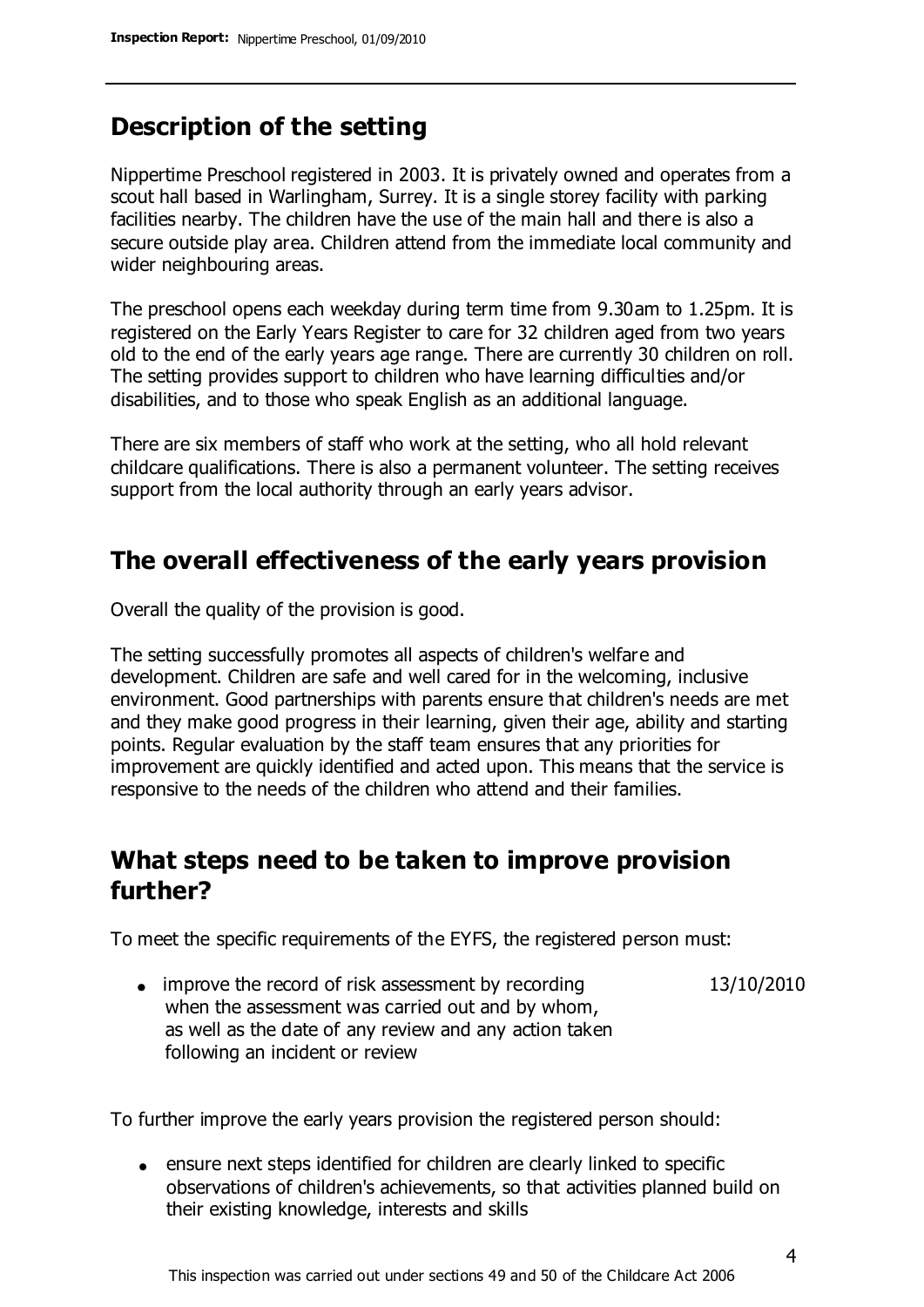continue to strengthen links with other providers where children attend more than one setting, to ensure children benefit from continuity in learning and care

# **The effectiveness of leadership and management of the early years provision**

Children's welfare is effectively safeguarded. Robust recruitment procedures ensure that children are cared for by appropriately qualified and vetted staff. All staff complete safeguarding training and know what steps to take if they have concerns about a child. Staff are vigilant about keeping children safe, they check the premises on a daily basis and ensure effective precautions are in place to minimize any risks in the environment. However, daily records of risk assessment do not currently contain information about when the assessment was carried out and by whom. Good use is made of resources within the setting. The staff team is well-established and work together well, sharing tasks and responsibilities throughout the session. Space and equipment are well organised to create a welcoming learning environment, where children can easily select a wide range of resources and materials independently in both the hall and the outdoor area.

The manager and staff team make good use of feedback from parents to help monitor and evaluate the provision. Actions taken are appropriately targeted to improve outcomes for children. For instance, the introduction of termly reports to parents, which ensure they are well informed about children's progress, and developments to the garden area to extend outdoor learning opportunities. Staff work closely with parents to make sure they have a good understanding of each child's background and needs so that equality and diversity is effectively promoted. Parents benefit from comprehensive information about the setting through the notice boards, contact books and daily verbal discussions. The setting also works effectively with other partners, for instance when children require additional support. They make appropriate links with other providers where children attend more than one setting, but this is not yet fully developed.

## **The quality and standards of the early years provision and outcomes for children**

Children are happy and settled at the preschool. They show a strong sense of belonging when they follow the familiar routines, select resources independently and help tidy up. Children learn to keep themselves safe when they remember not to run inside or how to use the scissors carefully. They adopt simple good hygiene routines when they wash their hands before they eat and understand that they do this to wash away the germs. Staff follow careful procedures for changing nappies and keeping floors and tables clean, which all helps protect children from the risk of cross-contamination. Children make healthy choices as they enjoy fruit and raisins at snack time, and they help themselves to their own bottle of water whenever they are thirsty. They play outside every day as part of a healthy lifestyle, and enjoy practising their existing physical skills and developing new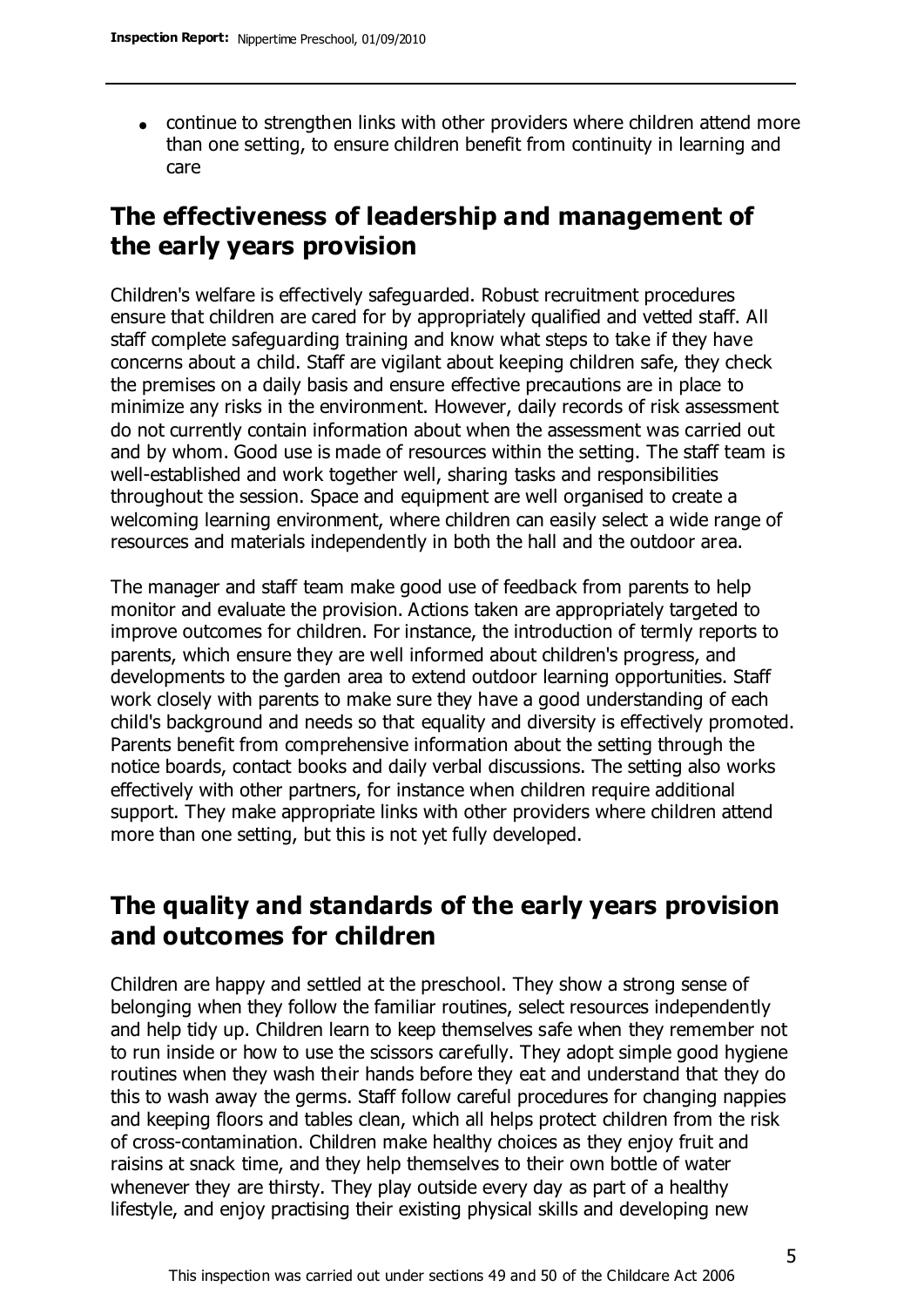#### ones.

Children benefit from a well-balanced routine and take part in a wide variety of indoor and outdoor learning experiences. They have good relationships with staff and each other, are interested in the activities provided and motivated to learn. Staff make regular observations of children and know them well. However, sometimes next steps identified for children are quite general and are not always clearly linked to specific observations of children's achievements. This affects how well planned activities build on children's existing knowledge, skills and interests.

Children are keen to communicate and confidently start conversations and share their ideas. They enjoy story time and effective grouping of children ensures that everyone takes an active part in these sessions. Children develop skills for the future when they make marks as they play, making a list of 'jobs for the builder', or writing out what they need from the shops. They solve simple problems when they work out which piece fits the gap in their puzzle, or when they join in with number songs. They investigate the world around them as they explore in the sand tray, seeing what happens when they pour dry sand through a sieve, and when they have a discussion at circle time about what it would be like to go to the moon. Children use their imaginations when they choose materials to cut, stick and create pictures from the craft trolley, and when they dress up and pretend to make their patient better by giving them some medicine. They are well occupied and stimulated throughout the session and enjoy their time at the preschool.